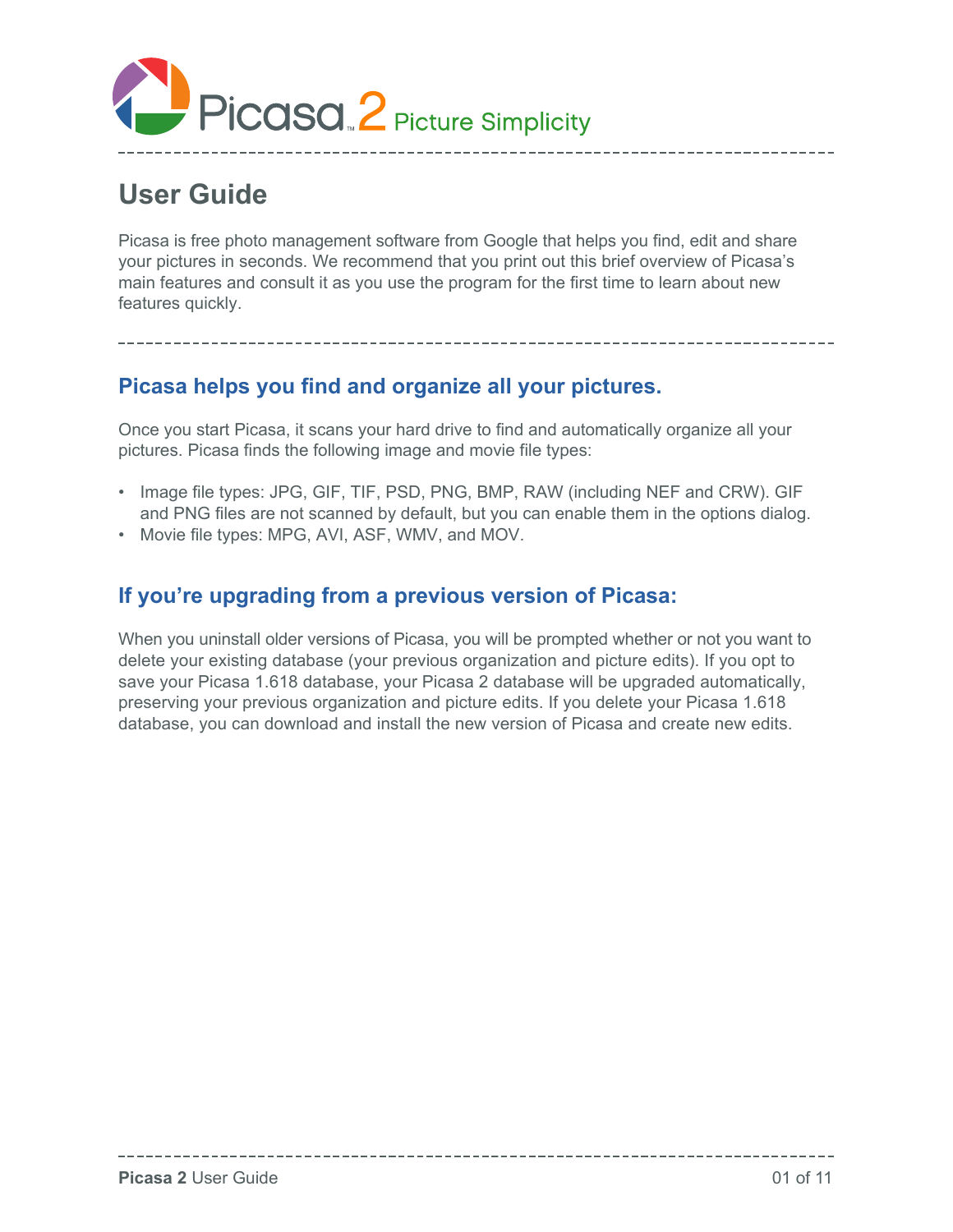### **Library View**

Picasa automatically organizes all your image and movie files into collections of folders inside its main Library view.

# **Layout of Main Library screen:**



#### **FOLDER LIST**

The left-hand list in Picasa's library view shows all the folders containing pictures on your computer and all the labels you've created in Picasa. These folders and labels are grouped into collections that are described in the next section. By default, the folder list is sorted by creation date. To change the way the list is sorted, go to "View" > "Sort Folder List By."

#### **PICTURE TRAY AND OUTPUT OPTIONS**

The "Picture Tray" is used to collect pictures and movies from one or more folders or labels so that you may work with them as a group. The "Label" button and all of the output options buttons ("Print," "Email," "Collage," "Hello," "Blogger," "Order" and "Export") perform their respective actions using the pictures currently in the "Picture Tray." By default, your current selection in the lightbox is placed in the "Picture Tray." To keep these items in the "Picture Tray" while you select more, press the "Hold" button. You can also drag and drop items into the "Picture Tray" and they will automatically be held. To remove a held item, select it in the "Picture Tray" and press "Clear". Once you are satisfied with the contents of the "Picture Tray," you can press any of the output options buttons or the "Label" button to perform the corresponding action on all the items in the "Picture Tray" at once.

#### **LIGHTBOX**

The right-hand side of the library view displays visual thumbnails of the pictures (and movies) corresponding to the folders and labels in the folder list. To change the thumbnail size, use the slider at the bottom right of the lightbox or use the "View" menu to select a common thumbnail size. Doubleclick on any folder or label header to edit its title, date, place taken or caption. For folders, you can click on the large folder icon in the header to open the corresponding folder in Windows Explorer. Press the up and down arrow keys on your keyboard or use the far right scroll bar to move through the lightbox. NOTE: Only folders and labels that are visible in the folder list will appear in the lightbox. Folders inside of a closed collection will not be displayed.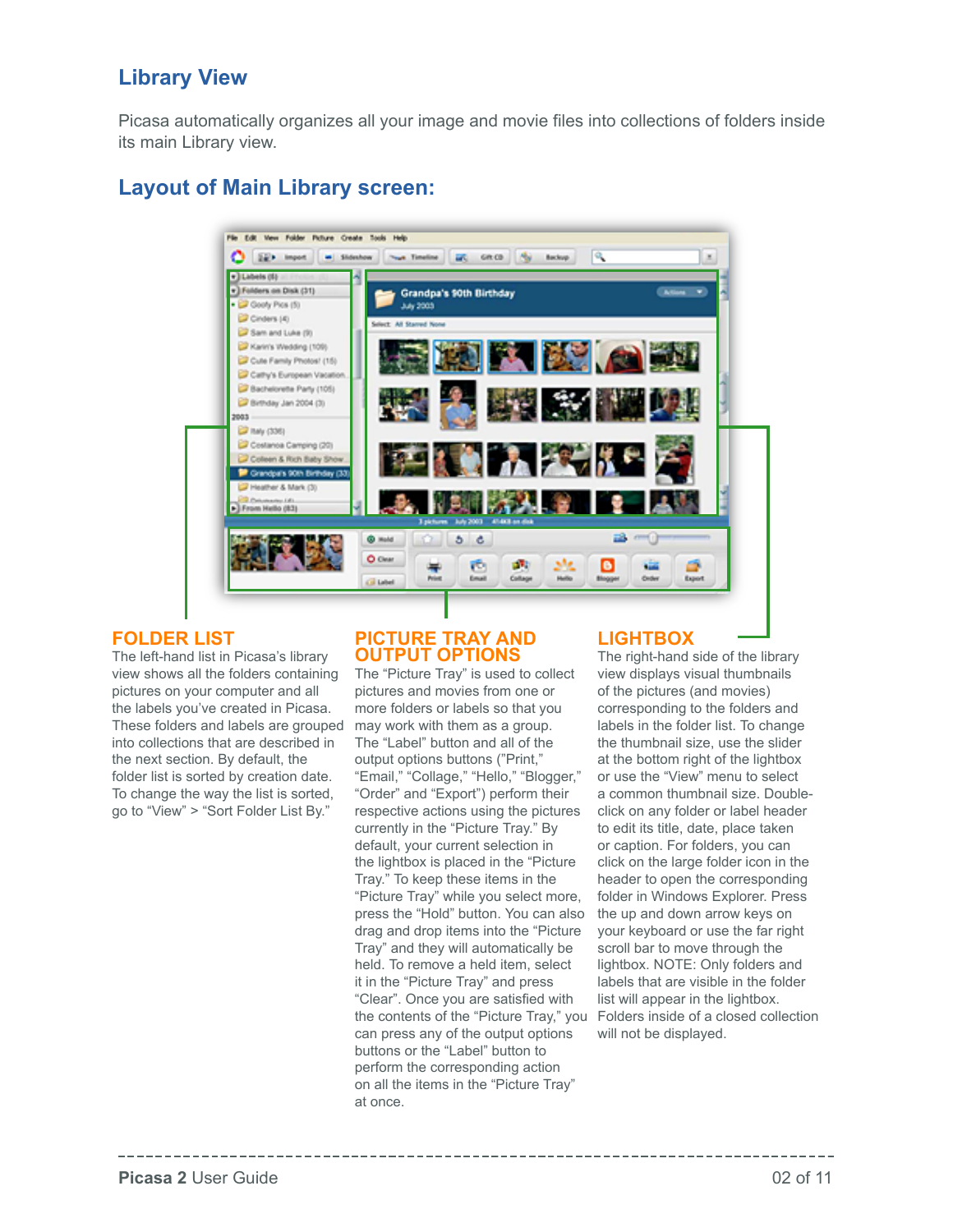# **Collections**

#### **Folders on Disk**

This collection displays folders on your computer that contain pictures or movies, sorted by date, with the original folder names as they appear on your computer's hard drive. Changes you make to the folders in this collection affect the matching folders on your computer's hard drive. Renaming a folder in Picasa is the same as renaming it in Windows Explorer.

- **Adjust which pictures and folders appear.** Only folders that Picasa is configured to scan appear in this collection. To modify where Picasa scans for pictures, select "Folder Manager" on the "Tools" menu. Use the settings there to select or de-select the folders Picasa scans, choosing from these options: "Scan Once," "Remove From Picasa" and "Watch For Changes."
- **Move pictures between folders.** Select a picture. With your mouse, drag and drop the picture to its new folder. To select more than one picture, hold down the Shift key on your keyboard as you select pictures. If you move a picture into a different folder on disk, Picasa will remind you that you're about to move the actual file on your computer's hard drive. Click the "OK" button to move the picture to a new location. **Note:** Moving pictures between folders in the "Folders on Disk" collection will affect their physical location on your hard drive.
- **Edit a folder description.** Double-click on the title of any folder to open the Folder Properties box. Enter the new description. You can also modify the folder's date, place taken, or caption. Any descriptive information you add will be searchable in Picasa. Click the "OK" button. Changing the name of a folder in Picasa will change the name of the actual folder on your computer's hard drive.
- **Delete a picture from a folder.** Select a picture, then go to "File" > "Delete," or just hit the Delete key on your keyboard. Picasa will remind you that you're about to send that file to your computer's recycle bin. Click the "OK" button to remove the picture.

#### **Labels Collection**

This collection contains labels that you create in Picasa. Labels are used to group and organize pictures based on your own criteria and identified by a simple word or title. For example, you can create a label called "Flowers" to group all of your pictures of flowers, or you might create a label like "Trip to The Grand Canyon" to arrange all of your latest vacation pictures. Unlike the "Folders on Disk" collection, which matches exactly the folder locations on your computer, labels do not correspond to physical folders on your hard drive. If you delete or move pictures inside the labels collection, the original files stay safe in their original locations on your hard drive. You can even add the same image to multiple labels without creating multiple copies of the same image. Edits you make to a picture will also be applied to every instance of the image, including the original.

- **Create a new label.** First select one or more pictures (you cannot create an empty label). Select "File" > "New Label" to create a new label in Picasa containing the selected picture(s). You can do the same thing by choosing a picture, clicking the "Label" button and selecting "New Label" on the popup list.
- **Add an existing label to a picture.** The same picture can be assigned many labels in Picasa. Select a picture, click the "Label" button, and select an existing label from the list.
- **Change a label description.** Double-click on the title of any label to open the "Label Properties" box. Enter a new description for the label. You can also modify the label's date, place taken, or caption. Any descriptive information you add will be searchable in Picasa. When you're done, click the "OK" button.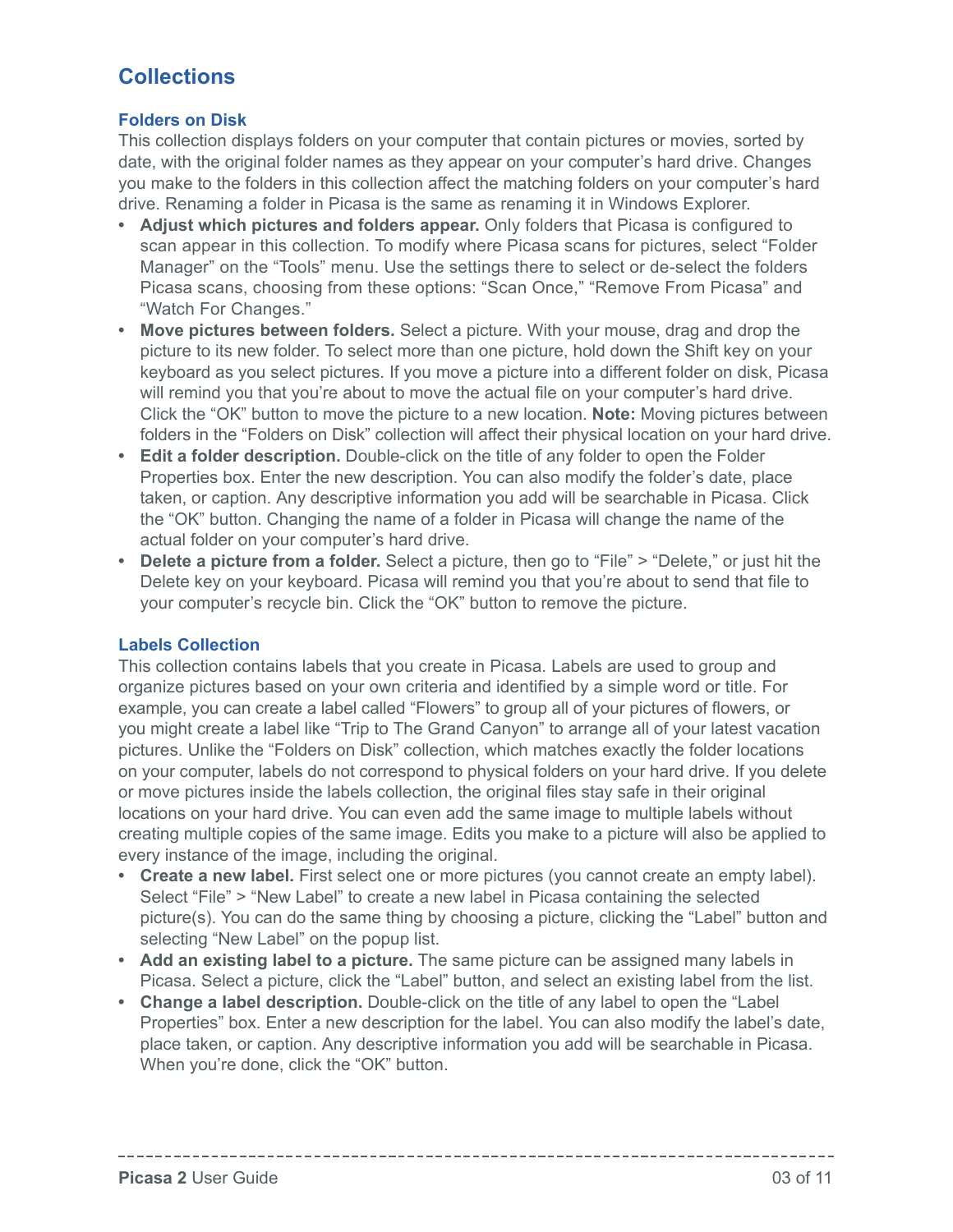- **Delete a picture from a label** Select a picture. Right-click with your mouse and select "Remove from Label" in the context menu or press the Delete key on your keyboard. **Note:** Deleting a picture from a label does not delete the original file from your computer's hard drive.
- **Rearrange pictures in a label or between labels.** Click and drag a picture to change its order within a label or drag it into another label to add it to that label. This doesn't affect the order in which the original files are stored on your computer.

#### **From Hello**

This collection contains pictures you've received from friends via the Hello instant picture sharing program, a free companion software program that was built to work with Picasa. (To download the Hello software, go to www.hello.com.) This collection sorts pictures received from Hello alphabetically by Hello username.

#### **Library tools:**

|  |  |  |  | Te's Import as Slideshow was Timeline and Cift CD (b) Backup |  |  |
|--|--|--|--|--------------------------------------------------------------|--|--|
|--|--|--|--|--------------------------------------------------------------|--|--|

At the top of the Picasa main library screen are several buttons that help you add pictures to the library, view and find pictures in additional ways, and burn pictures to a CD.

#### **Import**

To import pictures from a digital camera, plug the hardware into your computer using its usual connection device, such as a USB cable or your camera cradle. Open Picasa. Click the "Import" button and select your device or folder from the dropdown menu (your camera should automatically be detected). Your pictures will automatically begin to appear in the "Import Tray." After your pictures have finished loading, click the "Finish" button. Picasa will save the folders on your computer (in the My Pictures directory under a folder name you create) and display them in the "Folders on Disk" collection.

#### **Slideshow**

Select a folder or label and click the "Slideshow" button. This will open the slideshow player. Click the onscreen "Play" button to start the slideshow and make the player's controls disappear. You can hit the spacebar key on your keyboard or simply move your mouse to make the slideshow controls reappear at any time while your slideshow is playing. You can rotate pictures in the slideshow mode, add a star rating, and change the time duration that each slide is displayed. Hit the Escape key on your keyboard to stop the slideshow and return to the Picasa main library screen.

#### **Timeline**

The timeline view in Picasa is another way to look at the pictures in your collections. Just click the "Timeline" button and sweep back and forth through your photos using your mouse to navigate. Double-clicking on any album will start a slideshow.

#### **Gift CD**

Insert a blank CD into the writeable drive on your computer, select pictures or an album and click the "Gift CD" button. On the "Create a Gift CD" screen, photos with a checkmark will be included on your gift CD. De-select any pictures you don't want included. Under Step 1, click the "Add More" button if you'd like to add pictures to the CD. If you'd like your pictures displayed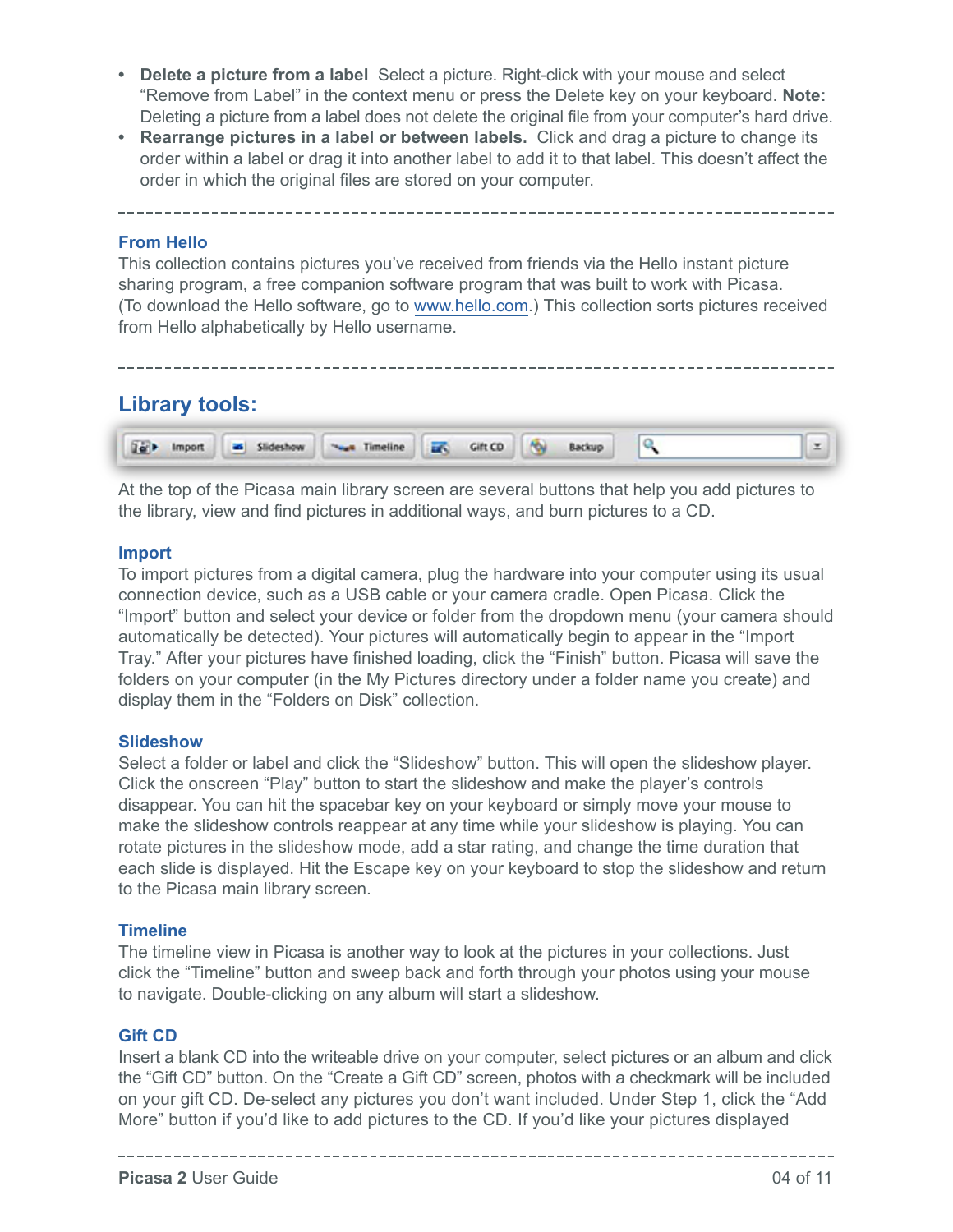as a slideshow on the CD, check that box. Finally, choose a size for your pictures. Under Step 2, name your CD. (Note: by default, a copy of Picasa software will be included on the CD.) Click the "Burn Disc" button to create your CD.

#### **Backup CD**

Insert a blank CD into the writeable drive on your computer, select pictures you want to save, and click the "Backup" button. You can choose what folders will be backed up to a recordable CD or DVD (the kind you use on your computer, not your TV). You can create multiple backup sets, which makes it easy to keep all your pictures safe.

#### **Search**

If you type any text into the search box at the top right corner of the main Picasa library screen, Picasa will search your picture files' EXIF/camera data, keywords, labels, and any additional properties or captions you've entered inside the program.

- **Starred button** Use this button to find only pictures that you've tagged with a star rating.
- **Movies button** Use this to find only movie file types in your library.
- **Date slider** Move this slider left and right to quickly reduce the number of search results based on the date of the picture.

### **Editing pictures with Picasa:**

With Picasa's advanced picture editing, you can use basic one-click fixes to improve almost any picture, adjust color and lighting, and add any of twelve effects.

A few general editing tips:

- Double-click on a thumbnail in the lightbox to open the "Edit Picture" screen. This will show you the picture you're currently editing. To the right of the picture are three tabs – "Basic Fixes," "Tuning," and "Effects."
- While on the "Edit Picture" screen, use the thumbnail arrows on either side of the filmstrip at the top of the picture to navigate through the rest of the pictures in that album.
- To reverse any edits you made, click the "Undo" button at any step along the way.
- Any edits you make to a picture are only inside Picasa; edits do NOT affect the original file on your computer's hard drive. To see edited pictures in other programs outside of Picasa, you'll need to export the picture using the "Picture Tray" and its controls.
- For more information about the edit screens, refer to the Picasa Help menu in the software.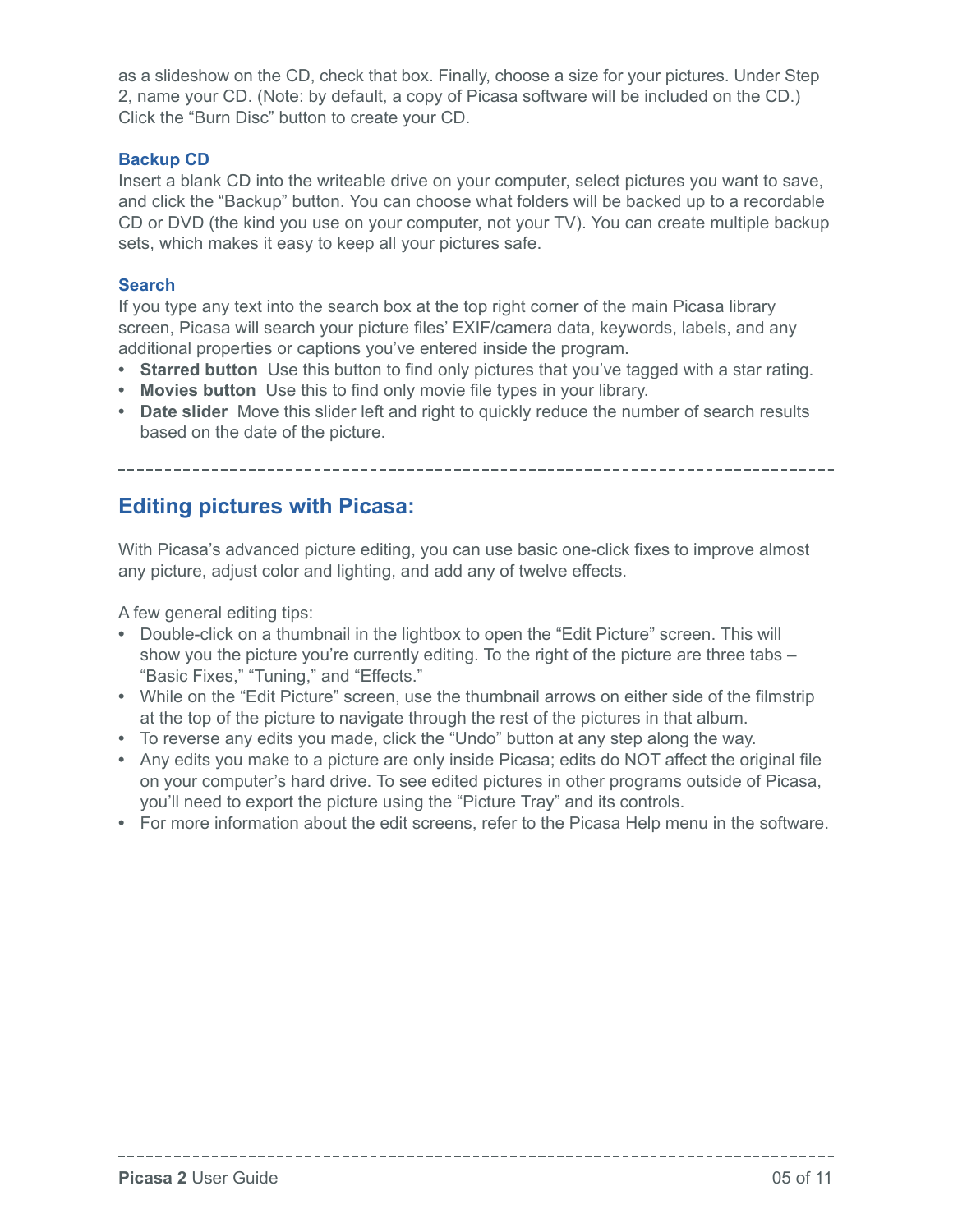### **Basic Fixes Tab:**

#### **Crop**

Use the "Crop" button to cut out parts of a picture that you don't want to see. In the "Crop Picture" view, you can select a pre-determined picture size (for instance, 4x6) or manually select the part of the picture you'd like to keep. To crop a picture, drag and drop the bounding box directly over the picture. Click on and drag the corners of the box to change the cropped selection while maintaining the same proportions. Click "Apply" to save your changes in Picasa or "Cancel" to return to the "Basic Fixes" tab.

#### **Straighten**

Use this feature to fix pictures taken with an off-kilter camera. Select a picture and click the "Straighten" button. In the "Straighten Picture" view, use the slider at the bottom of the screen to align the picture against the boxed grid. Click "Apply" to save your changes in Picasa or "Cancel" to return to the "Basic Fixes" tab.



#### **Red eye**

Use this feature to remove red eye from any picture.

First, click the "Red Eye" button. In the "Red Eye" view, click and drag the mouse around each eye separately to select it. As you do this, a selection box will appear over the area. Release the mouse to complete your selection. The picture will automatically be displayed with the red eye removed. Click "Apply" to save your changes in Picasa or "Cancel" to return to the "Basic Fixes" tab.

#### **I'm Feeling Lucky**

Click the "I'm Feeling Lucky" button and Picasa will change your picture's color and contrast to produce what it thinks is the ideal image. You'll see a change only if your picture isn't already color balanced. Click the "Undo Enhance" button below to remove the change.

#### **Auto Contrast**

Click the "Auto Contrast" to adjust the contrast in your picture in Picasa. Click the "Undo Auto Contrast" button below to remove the change.

#### **Auto Color**

Click the "Auto Color" button to adjust the color in your picture automatically in Picasa. Click "Undo Auto Color" button below to remove the change.

#### **Fill Light**

Use the fill light slider to add light to the foreground of pictures with too-bright backgrounds, making them more balanced. Click the "Undo Fill Light" button to remove the change.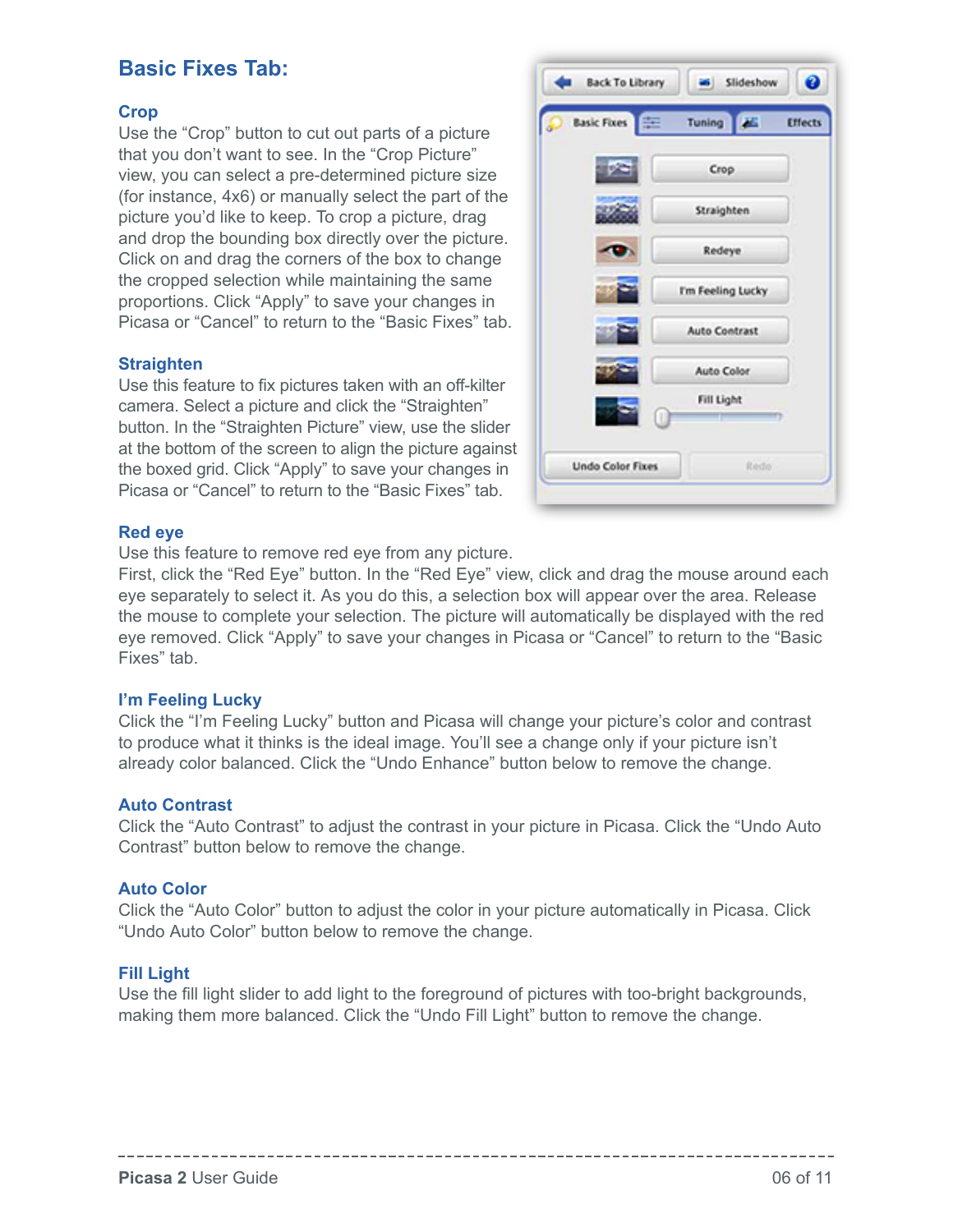# **Tuning Tab:**

#### **Fill Light slider**

Use the "Fill Light" slider to add light to the foreground of pictures with too-bright backgrounds, making them more balanced. Click the "Undo Fill Light" button to remove the change.

#### **Highlights slider**

Use the "Highlights" slider to add to or reduce the brightness spots, or highlights, in your picture. Click the "Undo Highlights" button to remove the change.

#### **Shadows slider**

Use the "Shadows" slider to add more shadows to your photo. Click the "Undo Shadows" button to remove the change. **Hint:** you can use the one-click button to the right of the "Fill Light," "Highlights," and "Shadows' sliders to make fixes to your picture's lighting without using the sliders.

#### **Color Temperature**

Use the "Color Temperature" slider to make your picture warmer (to the right) or cooler (to the left).

#### **Neutral Color Picker**

Use the "Pick Color" dropper to tell Picasa which part of your picture it should consider as gray or white. Picasa will color balance the colors surrounding that selection according to the selected color.

# **Effects tab:**

The "Effects" tab contains twelve effects that you can apply to any still image. Effects are added in progressive layers, and you can always undo or redo the last effect you made at any time. Here are the effects you can use to improve your pictures in Picasa:

**Sharpen** – Make the edges of objects in your pictures crisper and less fuzzy.

**Sepia** – Create an "old-fashioned" effect by changing the picture to a reddish brown tone.

**B&W** – Turn any color photo into a black and white picture.

**Warmify** – Warm up a cool photo, improving skin tones.

**Film Grain** – Add a "grainy" film look to any picture – looks great when you print.

**Tint** – Use the dropper to pick a color and apply that duotone or tint to the entire picture.



| <b>Basic Fixes</b><br>圭 | Tuning <b>ALL</b>        | <b>Effects</b> |
|-------------------------|--------------------------|----------------|
|                         | Fill Light               |                |
|                         |                          |                |
|                         | Highlights               |                |
|                         |                          | Ø              |
|                         | Shadows                  |                |
|                         |                          |                |
|                         | Color Temperature        |                |
| n                       |                          | n              |
|                         |                          |                |
|                         | $\overline{\mathscr{E}}$ | è              |
|                         |                          |                |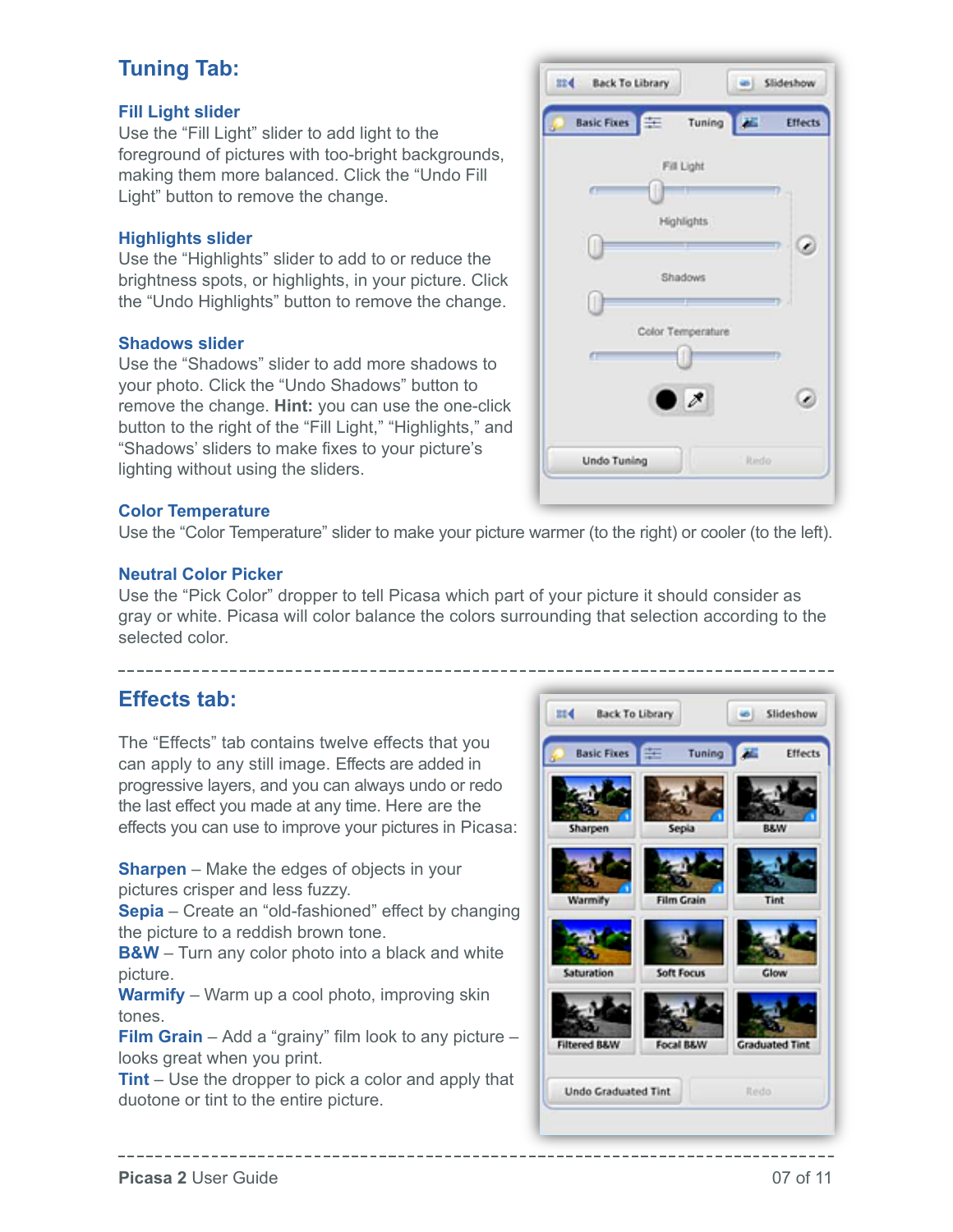**Saturation** – Increases color saturation.

**Soft Focus** – Soften the focus around a center point that you select.

**Glow** – Give pictures a gauzy glow.

**Filtered B&W** – Make a picture that looks like it was taken with black and white film and a color filter

**Focal B&W** – De-saturate color around a center point with adjustable size and sharpness sliders. **Graduated Tint** – Add a graduated filter from a color you select. Useful for making gray skies blue.

### **Captions**

You can add a caption to any photo while you're in the "Edit Picture" screen. Underneath the individual picture, click on the text that says "Make a caption!" Type in your caption. You can show or hide the caption from the photo using the button on the left. You can delete the caption simply by clicking the trash can icon on the right.

Captions in Picasa are stored in each image's EXIF data, so they stay with your pictures. If you share a picture with a friend who has Picasa, your captions will appear in your friend's Picasa view, and vice versa.

Captions are also searchable inside Picasa.

# **Sharing, printing and more ways to enjoy pictures outside of Picasa.**



#### **The Picture Tray and Controls**

Any picture you select in the folder list appears as an active selection in your picture tray on the lower left corner of the main library screen. Pictures in the "Picture Tray" are affected by the buttons to the right of the tray.

#### **Hold**

Use the "Hold" button to keep a picture in the tray as you add more pictures. You can add multiple pictures to the tray by holding down the Shift key as you select pictures.

#### **Clear**

Click the "Clear" button to empty the "Picture Tray" of all pictures on hold.

#### **Label**

Click the "Label" button to add a new or existing label to the picture(s) in the tray. This creates a virtual album of the selected pictures or adds the photo to an existing label.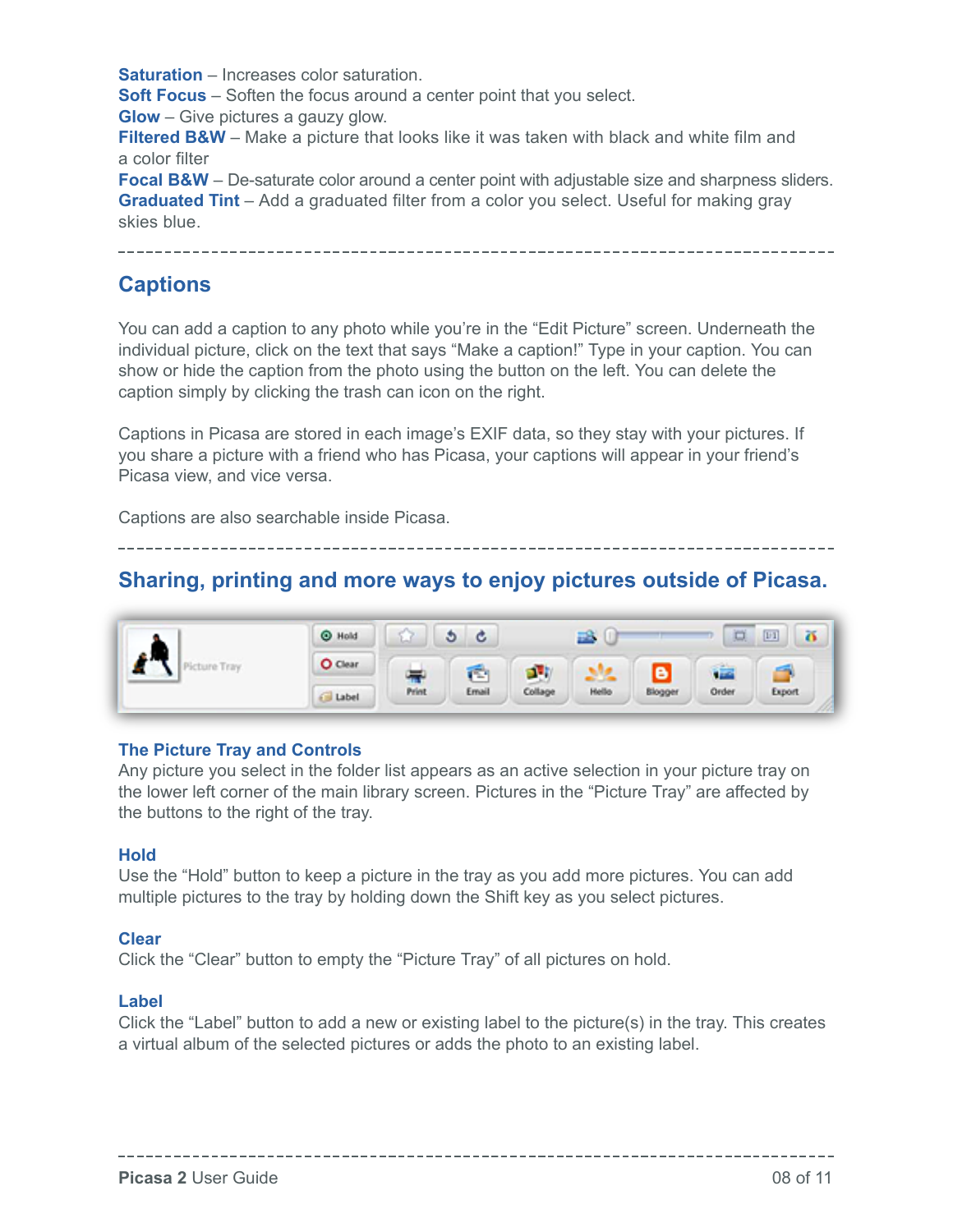#### **Star**

The star button adds a small gold star to any picture in the tray. These stars are searchable ratings that help you find favorites quickly. Any picture to which you add a star can be easily accessed when performing a search in Picasa.

#### **Rotate Left and Rotate Right**

The two rotate buttons will rotate the selected picture clockwise or counter-clockwise inside Picasa.

#### **Print**

The "Print" button lets you print the pictures in the picture tray using a local or networked printer. Click "Print" to open the print screen and select a print layout size. Picasa will automatically size the pictures in the picture tray to those proportions. These buttons make it easier to print multiple pictures on one page. **For example:** if you have four pictures in the tray and select 3.5x5, Picasa will fit all four of the pictures on a standard 8.5 x 11 page.

The "Print Review" button in the lower right corner of the print screen helps you review all your print settings before you print. Click "Print" to send the picture(s) to your printer.

#### **Email** *(Internet access required)*

The "Email" button in Picasa lets you email the photos in your "Picture Tray" several ways:

#### **Default Email**

Select this to send pictures using your computer's default email client.

#### **Gmail**

Works with an existing Gmail account from Google (not included with your Picasa software). Sends up to 10MB of photos, including the message, compressed perfectly to a size that your friends will be able to open.



#### **Picasa Mail**

If you don't have Gmail or Outlook, you can use this option to send photos using your Hello username. You'll need to register for a free Hello account using an existing email address and a password that you create.

#### **Collage**

Click the "Collage" button to quickly make personalized picture collages from a variety of templates including picture pile, picture grid, or contact sheet. You can also create a film-style multiple exposure effect. To save your new creation, pick a background for your collage (use a picture or the colors black, white or gray) and specify how you want it created (as a screensaver, as a desktop background, or as a folder you select).

#### **Hello** *(Internet access required)*

Click the "Hello" button to instantly share photos with friends who are online at the same time and chat about your pictures as you look at them together. To use Hello you must have the Hello software (available for free from www.hello.com) installed on your

computer. If you don't have Hello yet, simply click the "Hello" button and follow the instructions on the online sign-up page. All you'll need to register for a new account is an existing email address and a password that you create (**note:** your Hello account is the same as your Picasa

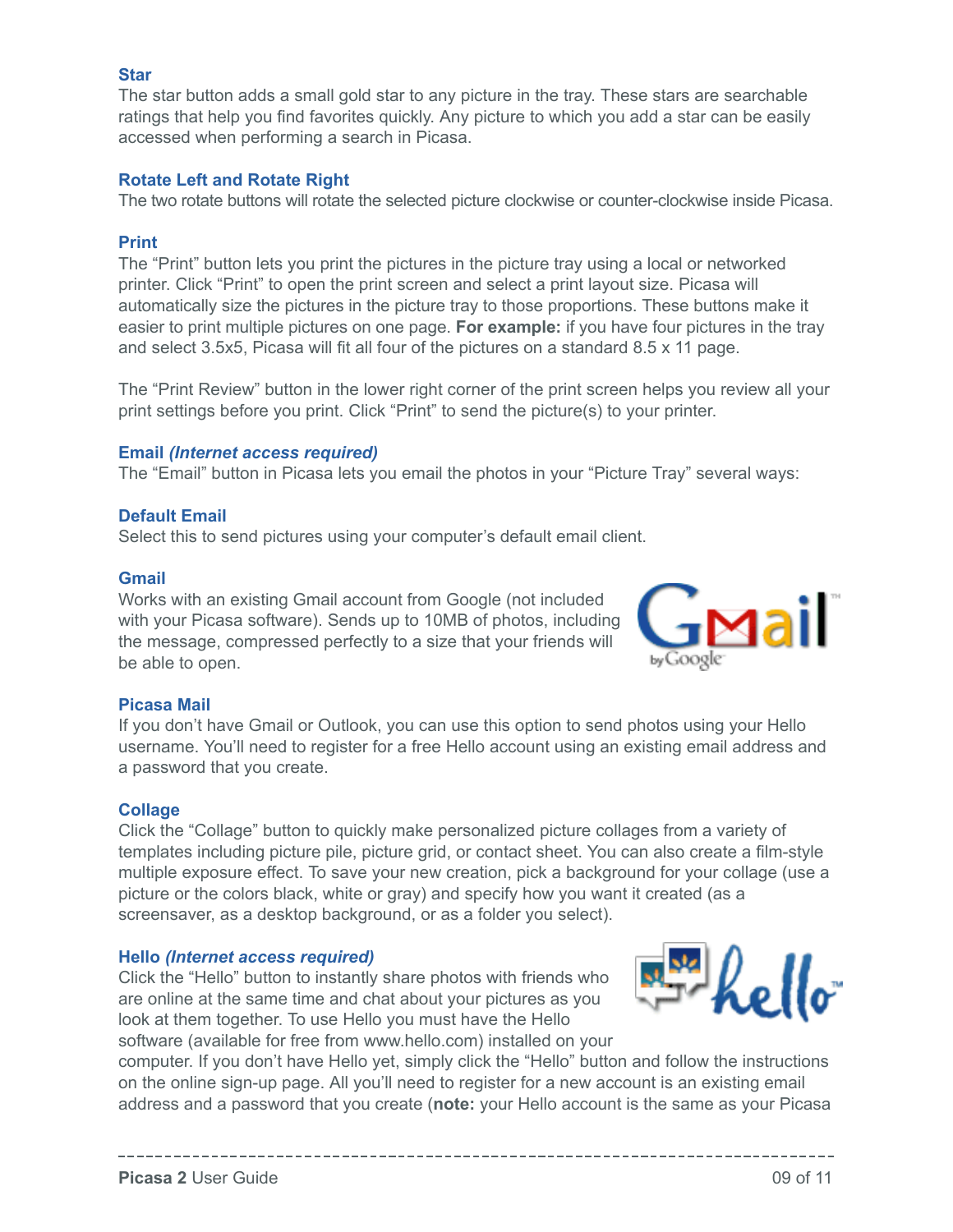Mail account). You can invite friends to join Hello by email. Any photos you receive from friends using Hello will appear in your From Hello collection inside Picasa, sorted by Hello username.

#### **Blogger** *(Internet access required)*

A blog is an online web journal. You can publish pictures to the web for free using Picasa and a blog that you create on Blogger.com. Simply select pictures (they'll appear in the "Picture Tray") and click the "Blogger" button. This will open Hello, with the Hello username Bloggerbot active. Bloggerbot is not a normal buddy on your Hello Friends list; it's a transfer tool that uploads pictures to your blog. With the



Bloggerbot tab open, type in a caption where indicated and click "Publish." Your photo will be uploaded to your blog as the newest post. If you don't have a blog, click the "Blogger" button in Picasa and follow the instructions to sign up for a free account (it only takes a few minutes). Once you have an account with Blogger, you'll be able to click the "Blogger" button in Picasa at any time to post pictures in one step.

#### **Order** *(Internet access required)*

Click the "Order" button to order prints from one of Picasa's online print providers, including Ofoto, Shutterfly, Snapfish and Walmart.com. Chose a provider by clicking on the logo or link. You'll be prompted to sign in, using the username and password you normally use to access that provider's website. After you sign in, Picasa will automatically upload all the pictures in your "Picture Tray." (**Note:** any pictures you order via Picasa 2 are processed through the print provider's website and are covered under that company's privacy and shopping policies.) Picasa does not disclose any information about you to the merchants listed on the "Order" page. For more details on what information Picasa shares with these websites, please click the "Privacy Policy" link at the bottom of the www.picasa.com website.

#### **Export**

Click the "Export" button to save any pictures in the "Picture Tray" as new JPEG files. For example, if you make a label containing pictures of your dog from various folders and then edit them to all be black and white, you'll need to export that entire album and create new files on your hard drive that reflect those edits. You can choose the JPEG quality and saved picture size here, too. **Note:** Picasa never overwrites your original file on disk; any edits you make to a picture are only saved inside Picasa until you decide to save them as a new file when you export.

### **Need more help?**

The "Help" menu in the Picasa software will answer most of your questions. To access the Help, press F1 on your keyboard, use the "Help" menu or click the "Help" button in any dialog box.

If you don't find what you need in the Help system, please visit Support at the www.picasa.com web site or go to the "Help" menu > "Picasa Support' inside the program.